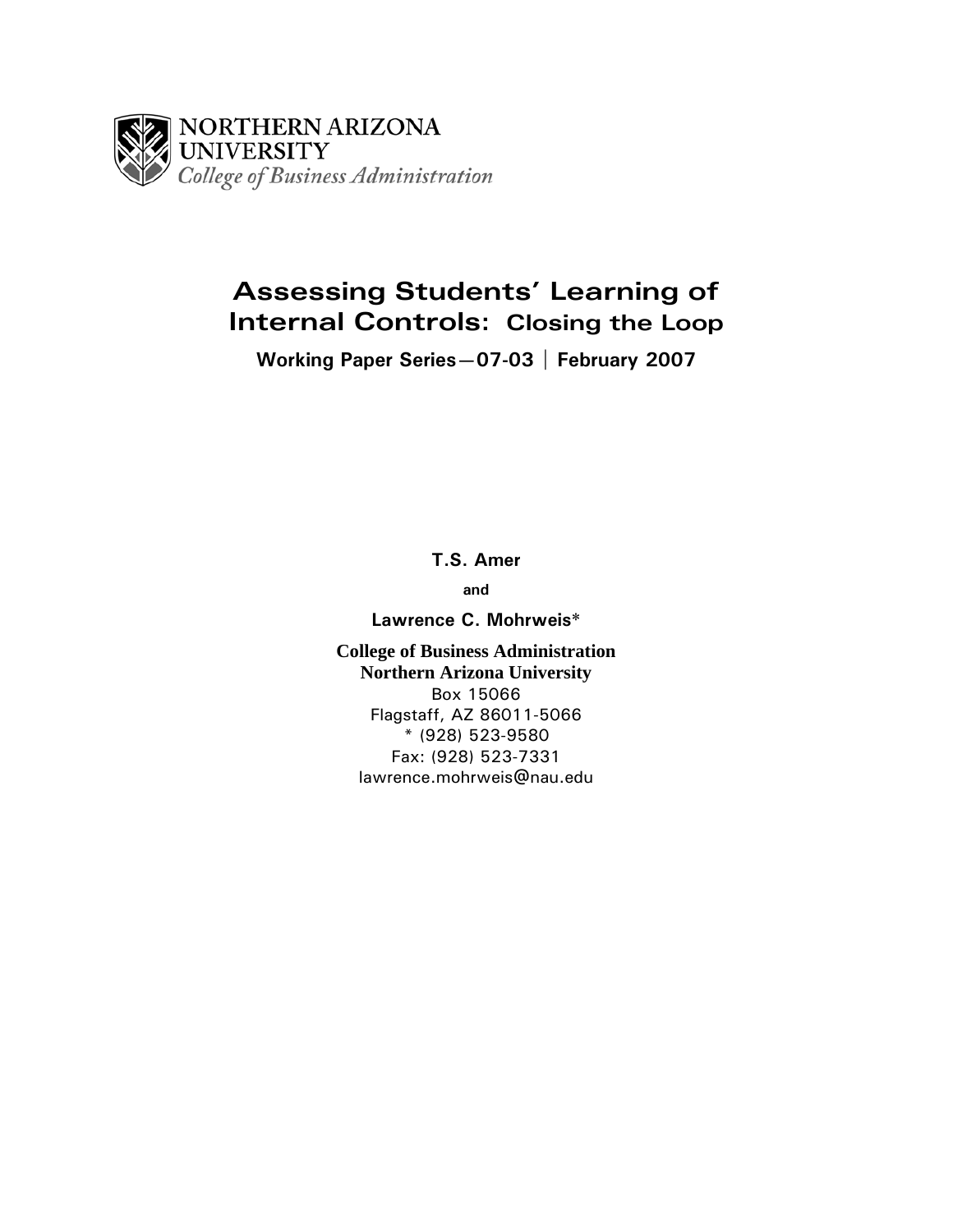# **Assessing Students' Learning of Internal Controls: Closing the Loop**

#### **1. Introduction**

 Accreditation bodies are demanding more tangible evidence demonstrating conclusively that accounting educators are engaging in meaningful assessment evaluations. A major theme in accounting education is how to engage educators and other stakeholders in the assessment procedure. This paper synthesizes and integrates several key concepts relevant to the assessment process. First, it illustrates a course of action in which an accounting department was able to actively involve the professional community, an advisory council, in the role of ranking learning competencies. The top learning competency identified by the advisory council was to understand internal controls and how controls can ensure the accuracy and integrity of financial data with respect to the safeguarding of business assets. Second, based on this top learning competency a course-embedded assessment tool was developed for an auditing course. This tool, which was an essay question on the final exam, was used to evaluate whether students' answers met or exceeded expectations with regard to understanding internal controls. In a subsequent auditing course we "closed the loop" in the assessment process by adding lecture material to address the learning objective.

Course-embedded assessment is the collection of data, typically by exams or other graded projects, within the regular classroom environment. As Ammons and Mills (2005) explain, courseembedded assessment offers several benefits, the most notable being that students are motivated to respond seriously to the assessment tool since it can impact their grades. Therefore, the incorporation of course-embedded assessment via an examination question enhances the internal validity of the current study.

## **2. Methodology and Data Collection**

All business majors should develop competencies in the areas of written and oral communication, analytical skills, and self-management. Students also need to obtain a global and environmental awareness and conduct their professional lives in an ethical and socially responsible manner. Table 1 lists undergraduate learning goals as approved by the faculty at our College. The College is an AACSBaccredited business school located in the Southwest offering undergraduate and MBA business degrees.<sup>1</sup>

 1 The College does not offer a PhD. program in business.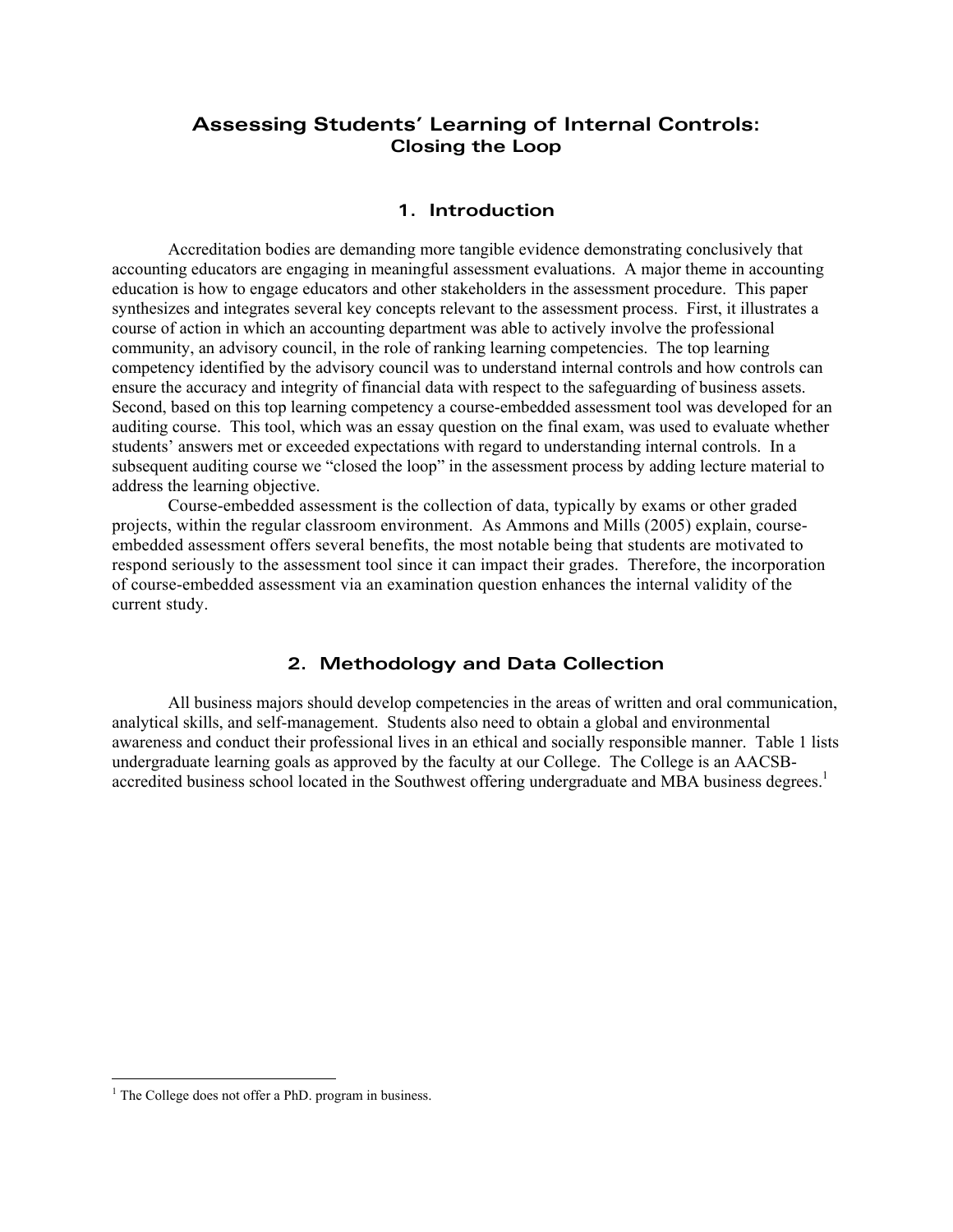## **Table 1: Undergraduate Learning Goals**

The undergraduate experience in the College of Business Administration prepares graduates for professional and managerial careers in business organizations. It also provides a foundation for continuing professional or graduate education. Each graduate is competent in the general areas of analytical skills, communication, ethics & social responsibility, and global & environmental awareness. In addition, graduates have core competencies in business and specific skills in one or more business fields.

## **Communication**

Graduates can communicate effectively in written and oral formats for a variety of purposes, situations and audiences. Additionally, students can communicate effectively as both individuals and as part of a group presentation.

## **Analytical Skills**

Graduates can apply problem-solving processes, information technologies, systems approaches and both qualitative and quantitative analysis to solve organizational problems.

#### **Ethics and Social Responsibility**

Graduates can demonstrate the ability to identify ethical dilemmas and be able to recognize and evaluate alternative courses of action.

#### **Global and Environmental Awareness**

Graduates are able to act with understanding and sensitivity to cultural diversity and be knowledgeable of global communities and environments.

#### **Core Competencies in Business**

Graduates will have knowledge, skills and abilities developed in the core curriculum.

## **Business Fields**

 $\overline{a}$ 

Graduates have competency in one or more fields (e.g. Accounting, Computer Information Systems, Economics, Finance, Management, and Marketing) beyond the knowledge, skills and abilities developed in the core curriculum.

*Source*: Undergraduate Learning Goals approved by the faculty of the College of Business Administration.

The College of Business Administration's Curriculum Committee developed rubrics and other measurement tools to be used in capstone business courses to assess students' performances in relation to these undergraduate learning goals. Clearly, these goals are consistent with the AICPA's (1999) *Core Competency Framework for Entry into the Accounting Profession*. Moreover, the accounting department faculty identified ten additional functional competencies that an accounting major is expected to have when completing the program beyond these goals. These ten competencies are listed in Table 2 in no specific order.<sup>2</sup>

<sup>&</sup>lt;sup>2</sup> Ammons and Mills (2005, page 5) argue that instead of objectives that use verbs like "understand" or "appreciate," objectives will provide a better basis for assessment if they use observable descriptions of learning outcomes with action verbs like "calculate," "categorize," "compare," or "construct."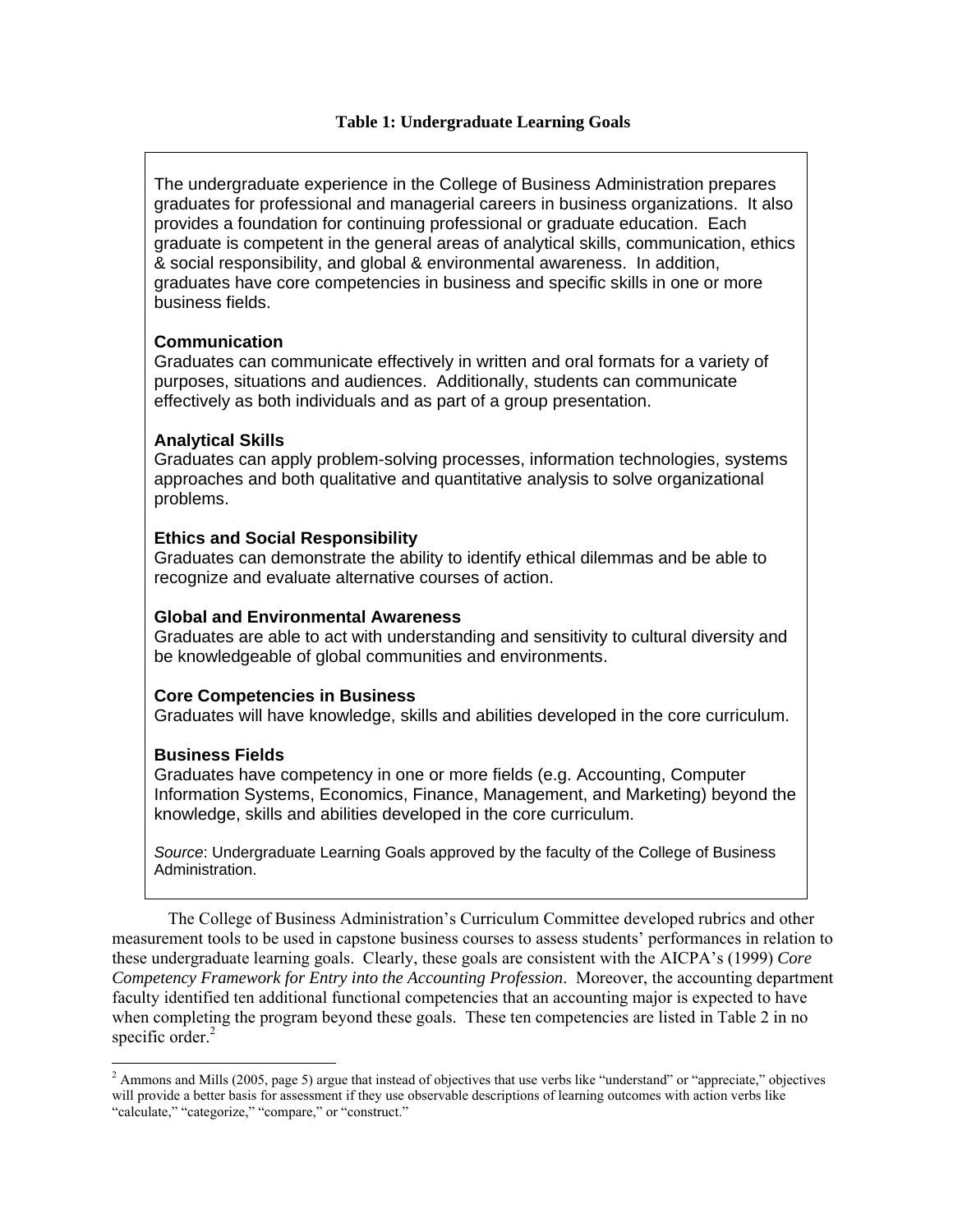## **Table 2: Ten Things That an Accounting Major Should Know**

- 1. Prepare financial statements that are consistent in form & content with current professional standards
- 2. Understand GAAP

 $\overline{a}$ 

- 3. Apply accounting concepts & principles in practice
- 4. Use technology appropriately to research and analyze and/or solve accounting problems
- 5. Understand internal controls & how controls can ensure the accuracy & integrity of financial data & safeguarding of business assets
- 6. Analyze systems & identify the functions for each technology component in a system; design & implement appropriate control systems for each component
- 7. Understand the role auditing plays in promoting the free flow of reliable information
- 8. Comprehend the content, structure, & meaning of reporting for internal operations, & apply the concepts to create accounting reports & design management planning & control systems
- 9. Understand the role of taxation in business & personal decision-making processes
- 10. Understand current accounting theory & the approaches to its development

At the annual spring accounting advisory meeting participants engaged in an exercise to identify the importance of the aforementioned ten competencies. Each competency was written on flip charts which were randomly distributed around the meeting room. Ten professionals, seven faculty members, and one student were each given four "P" dots and 4 "I" dots.<sup>3</sup> The "P" represented public accounting and "I" represented industry. The participants then went around the room and placed their allotment of dots on what they considered to be the most important competencies. Table 3 shows the results.

The accounting advisory council members found it to be an innovative and inspiring way to involve panel members in the assessment process. Elicitation of professionals' views with respect to rank ordering the ten competencies provided the accounting faculty with a unique perspective on their perceived importance in the business community. In addition, this procedure touched on some important broad principles related to assessment. For example, as Apostolou (1999, page 179) states:

- Assessment fosters wider improvement when representatives from across the educational community are involved, *and*
- Assessment makes a difference when it begins with issues of use and illuminates questions that people really care about

From Table 3 it is easy to ascertain that understanding internal controls was the learning competency that emerged on top. With the leading learning competency identified, a final exam essay question was developed. As shown in Table 4 this essay question contained three parts.<sup>4</sup>

<sup>&</sup>lt;sup>3</sup> The professionals consisted of two audit partners ("Big 4" and a national CPA firm), two audit managers (one "Big 4" and the other from the state's Auditor General office), one attorney, one sole practitioner, one chief financial officer, one CPA executive from the State's Society of CPAs, one internal auditor director, and one controller.

<sup>&</sup>lt;sup>4</sup> Parts II & III of the essay question were adapted and modified from Messier, Glover & Prawitt (2006).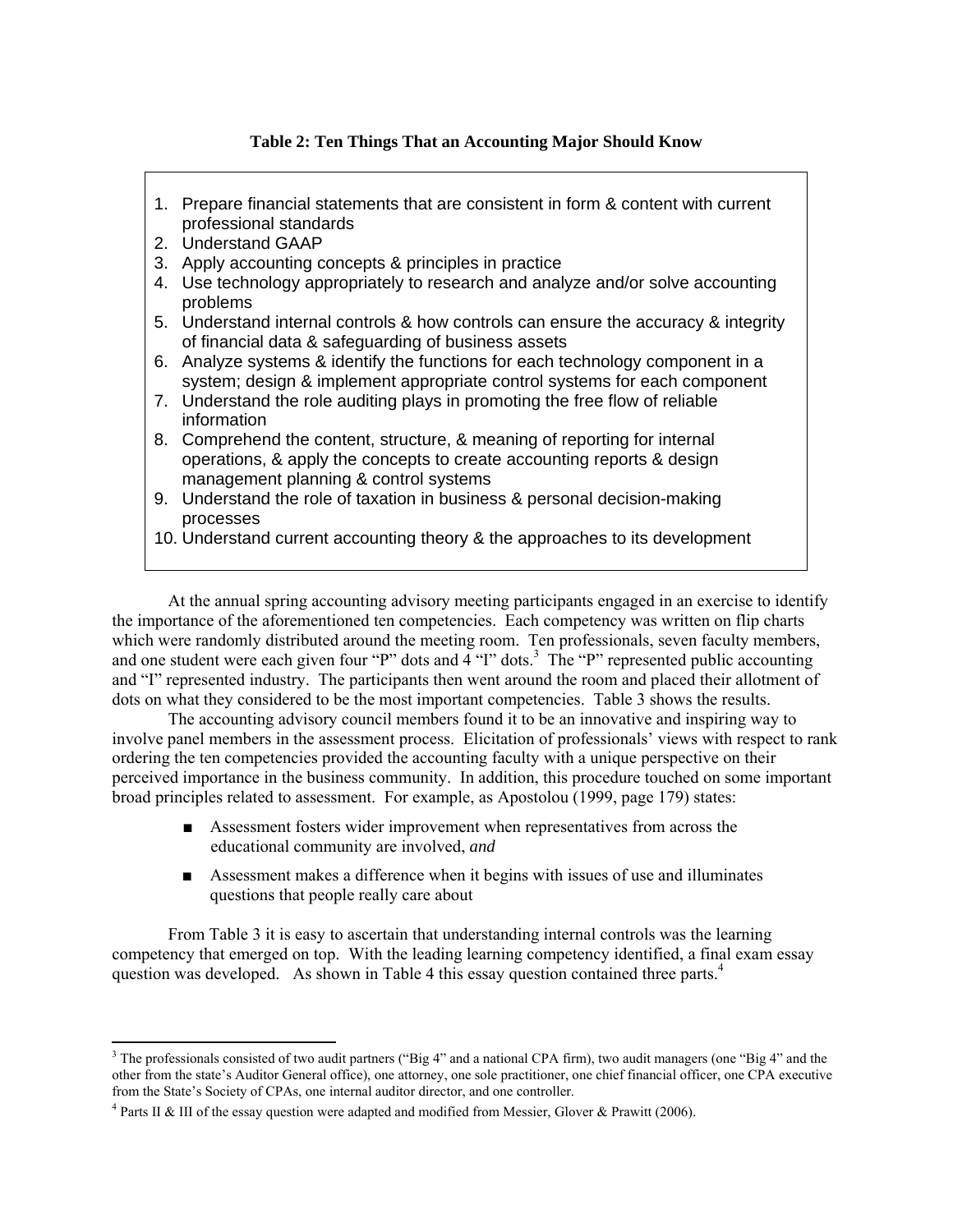# **Table 3: Evaluation of Functional Competencies**

| (Each person had 4 "P" dots & 4 "I" dots)                                                                                                                                                    | AAC Members (n=10) |                 | Faculty (n=7)  |                 | Student (n=1) |                 |              |
|----------------------------------------------------------------------------------------------------------------------------------------------------------------------------------------------|--------------------|-----------------|----------------|-----------------|---------------|-----------------|--------------|
|                                                                                                                                                                                              |                    | dark blue dots  |                | yellow dots     |               | light blue dots | <b>Total</b> |
| <b>Functional Competency</b>                                                                                                                                                                 | <b>Public</b>      | <b>Industry</b> | <b>Public</b>  | <b>Industry</b> | <b>Public</b> | <b>Industry</b> | <b>Dots</b>  |
| Understand internal controls & how controls can<br>ensure the accuracy & integrity of financial data &<br>safeguarding of business assets                                                    | 9                  | 8               | 3              | 4               | 1             |                 | 25           |
| <b>Understand GAAP</b>                                                                                                                                                                       | 6                  | 4               | 6              | 3               |               |                 | 19           |
| Prepare financial statements that are consistent in<br>form & content with current professional standards                                                                                    | 4                  | 4               | 5              | 3               | 1             | 1.              | 18           |
| Use technology appropriately to research and<br>analyze and/or solve accounting problems                                                                                                     | 6                  | 3               | 3              | 1               | 1             | 1.              | 15           |
| Comprehend the content, structure, & meaning of<br>reporting for internal operations, & apply the<br>concepts to create accounting reports & design<br>management planning & control systems |                    | 8               |                | 5               |               |                 | 14           |
| Analyze systems & identify the functions for each<br>technology component in a system; design &<br>implement appropriate control systems for each<br>component                               |                    | 6               | 1              | 5               |               | 1               | 13           |
| Understand the role auditing plays in promoting the<br>free flow of reliable information                                                                                                     | 6                  | 1               | 4              |                 | 1             |                 | 12           |
| Apply accounting concepts & principles in practice                                                                                                                                           | 4                  | 4               | 3              | 1               |               |                 | 12           |
| Understand the role of taxation in business &<br>personal decision-making processes                                                                                                          |                    | 2               | 1              | 5               |               | 1.              | 9            |
| Understand current accounting theory & the<br>approaches to its development                                                                                                                  |                    |                 | $\overline{2}$ | 1               |               |                 | 3            |
|                                                                                                                                                                                              | 36                 | 40              | 28             | 28              | 4             | 4               |              |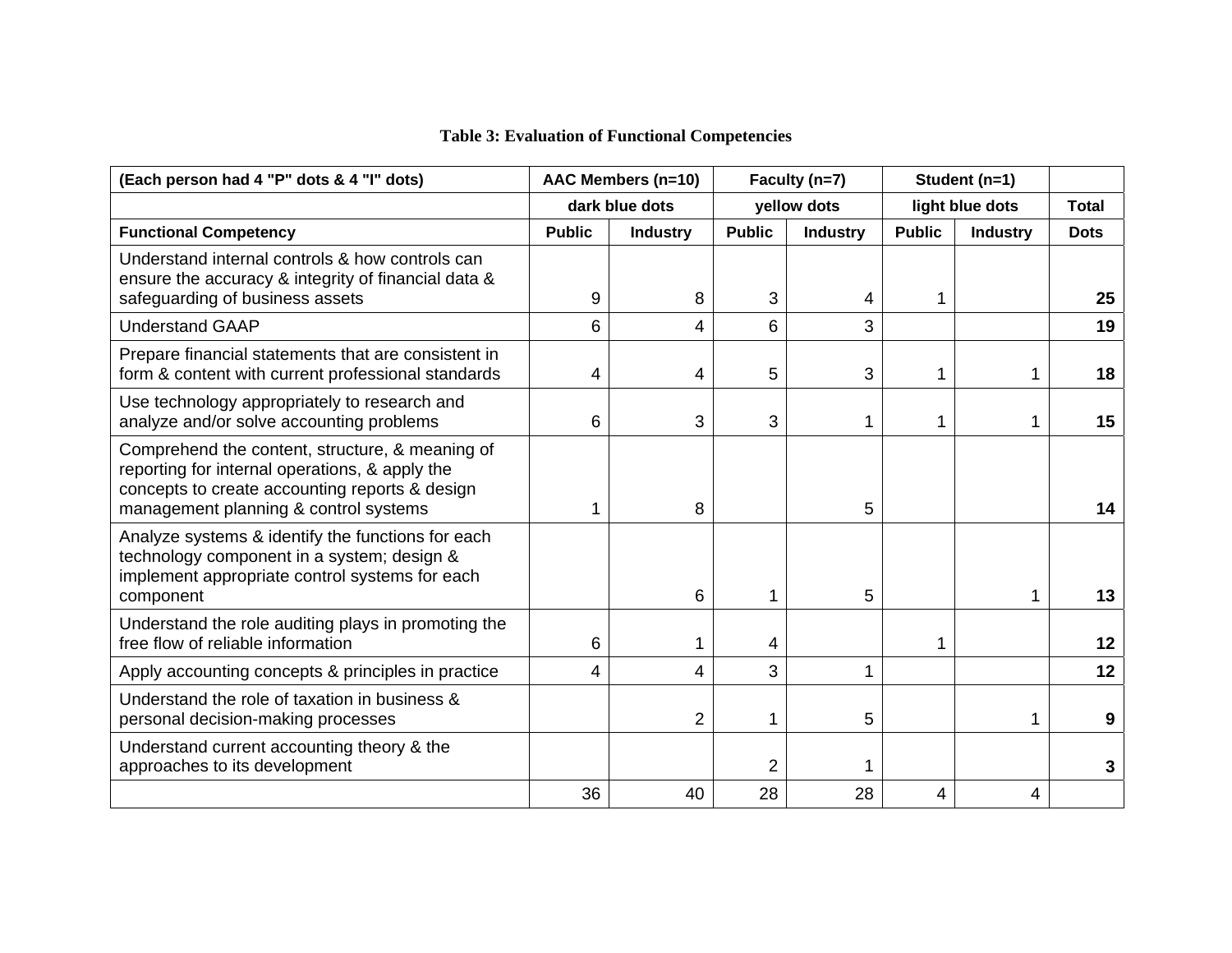## **Table 4: Essay Question – Internal Controls**

## *Questions*:

Part I: Define internal control and the objectives of a system of internal controls

Part II: List the key segregation of duties in the expenditures cycle – the request, ordering, and payment for merchandise inventory

Part III: What errors or fraud can occur if the duties in the expenditure cycle are not segregated?

## *Suggested Answers:*

Part I: Internal control is the set of policies and procedures developed to ensure the safeguarding of an entity's assets, the reliability of its accounting records, and the accomplishment of overall company objectives. The objectives of a system of internal controls are to provide reasonable assurance regarding

- Reliability of financial reporting
- Effectiveness and efficiency of operations
- Compliance with applicable laws and regulations

Part II:

- The purchasing function should be segregated from the requisitioning and receiving functions
- The invoice-processing function should be segregated from the accounts payable function
- The disbursement function should be segregated from the accounts payable function
- The accounts payable function should be segregated from the general ledger function

Part III:

- Theft of goods
- Possible payment for unauthorized purchases
- Theft of cash
- Overpayment for goods and services
- A defalcation that would normally be detected by reconciling subsidiary records with the general ledger control account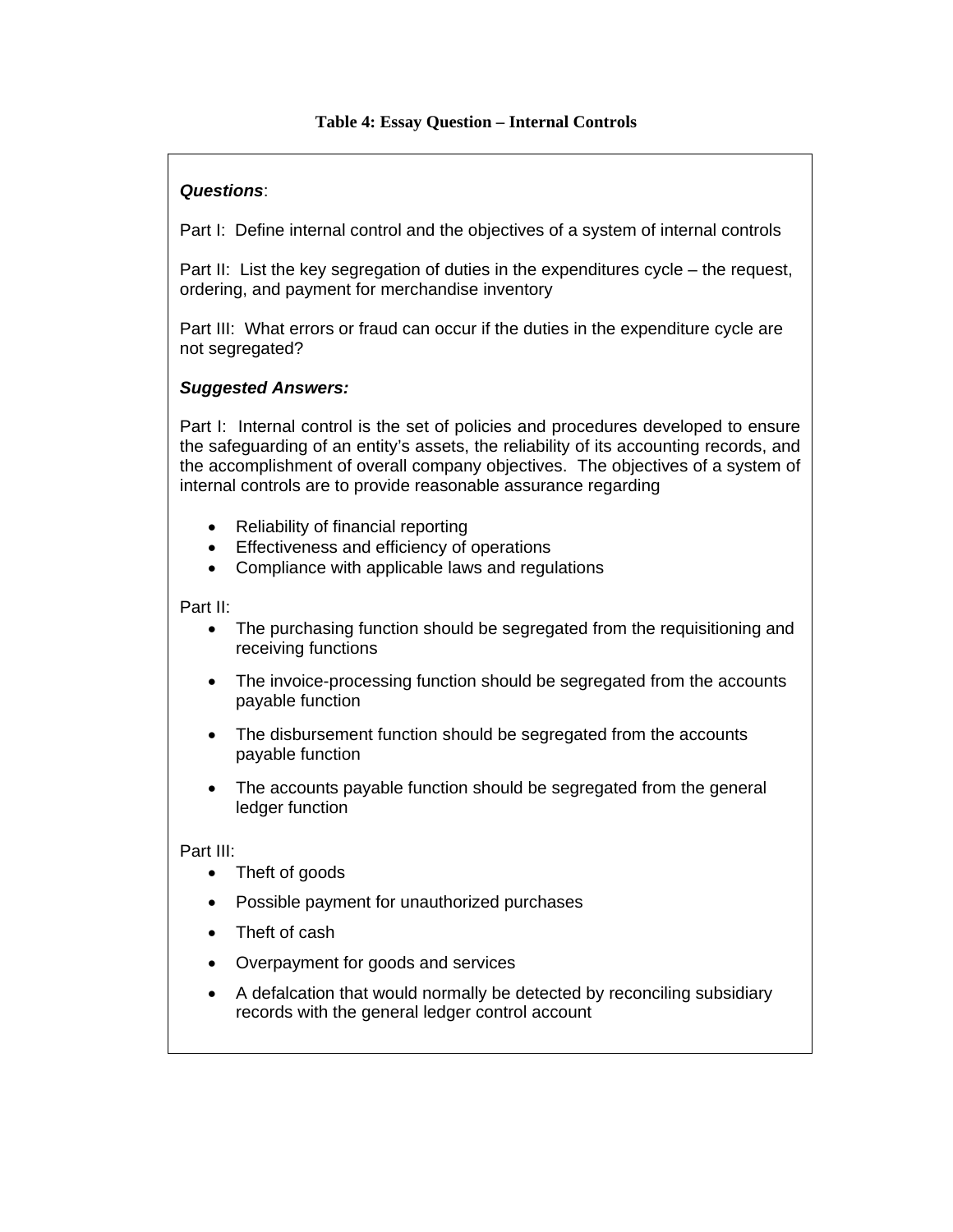#### *Control Group*

In order to establish a baseline of student understanding of internal controls and determine if an improvement in this understanding could be attained, an essay question was included on the final exam of the auditing course during the fall of 2005. The auditing course is a required course for all accounting majors seeking an emphasis in "public accounting."<sup>5</sup> The essay question, which contains three parts, is shown in Table 4. The first part required an objective answer pertaining to the definition and objectives of a system of internal controls. The second part evoked a higher-level skill requiring each student to apply the principles of internal controls to a specific transaction processing system, the expenditure cycle. The third part of the question required analysis, in that students' were requested to identify the results of internal control weaknesses in the expenditure cycle.

The three parts of the question require successive levels of depth of understanding relevant to Bloom's taxonomy. Bloom identified six levels within the cognitive domain (e.g., knowledge, comprehension, application, analysis, synthesis, evaluation). <sup>6</sup> Defining internal controls represents the lower end of Bloom's taxonomy. A more abstract mental activity is assessing the potential for errors and fraud if the duties in the expenditure cycle are not segregated (the higher end of Bloom's taxonomy).

#### *Treatment Condition*

In the spring 2006 auditing class the curriculum was modified to include an extended lecture on internal controls in the expenditure cycle.<sup>7</sup> The objective of providing additional coverage was to enhance students' understanding of internal controls and to close the loop, so to speak, on any deficiencies in their learning outcomes. The extended lecture included more discussion of understanding the dimensions and the definition of internal control, as well as a greater emphasis on appreciating what key duties and jobs need to be segregated.

The same essay question included on the fall, 2005 final examination, and shown in Table 4, was included on the final examination for the students enrolled in the spring,  $2006$  course.<sup>8</sup> Using the identical question in the spring allowed a comparison of student performance as a result of the treatment condition.

#### *Scoring the Examination Questions – Independent Variable*

A total of 21 students completed the fall 2005 auditing course, took the final examination and provided an answer to the internal control essay question. In the spring, 2006 auditing course, a total of 26 students completed and provided an answer to the internal control question on the final examination. To enhance internal validity in the scoring of the internal control questions, the 47 student responses were photocopied and randomly sorted using a random number table. In addition, the student names did not appear on any of the photo-copied responses. Therefore, when scoring the essay questions, the evaluators did not know if the question responses were from the control or from the treatment groups. This provided a reasonable control against bias in the scoring of the student responses and supports a reasonably clean assessment of the effect of the treatment condition on student learning.

 $\overline{a}$ 

 $5$  The accounting program at our university includes three curriculum paths: (1) a Public Accounting track with a course of study designed for students seeking a career in auditing, (2) a Management Accounting track with a course of study designed for students seeking a career in industry, and (3) an Accounting Information Systems track for students seeking a career in systems auditing or design. Over ninety percent of our students choose the Public Accounting track.

<sup>&</sup>lt;sup>6</sup> See http://www.officeport.com/edu/blooms.htm

 $<sup>7</sup>$  Other learning competencies were not ignored. Faculty in the intermediate and advanced financial accounting courses were</sup> aware of the importance of students being able to understand GAAP and preparing financial statements that were consistent in form and content with current professional standards.

<sup>&</sup>lt;sup>8</sup> The final examinations administered during the fall, 2005 semester were not returned to students in order to prevent knowledge transfer of the question to students enrolled during the spring, 2006 semester. Students in both semesters automatically received full credit for this essay question to ensure fairness for all students. Not grading this question allowed clean and unmarked photocopies of students' answers to be available for the evaluators.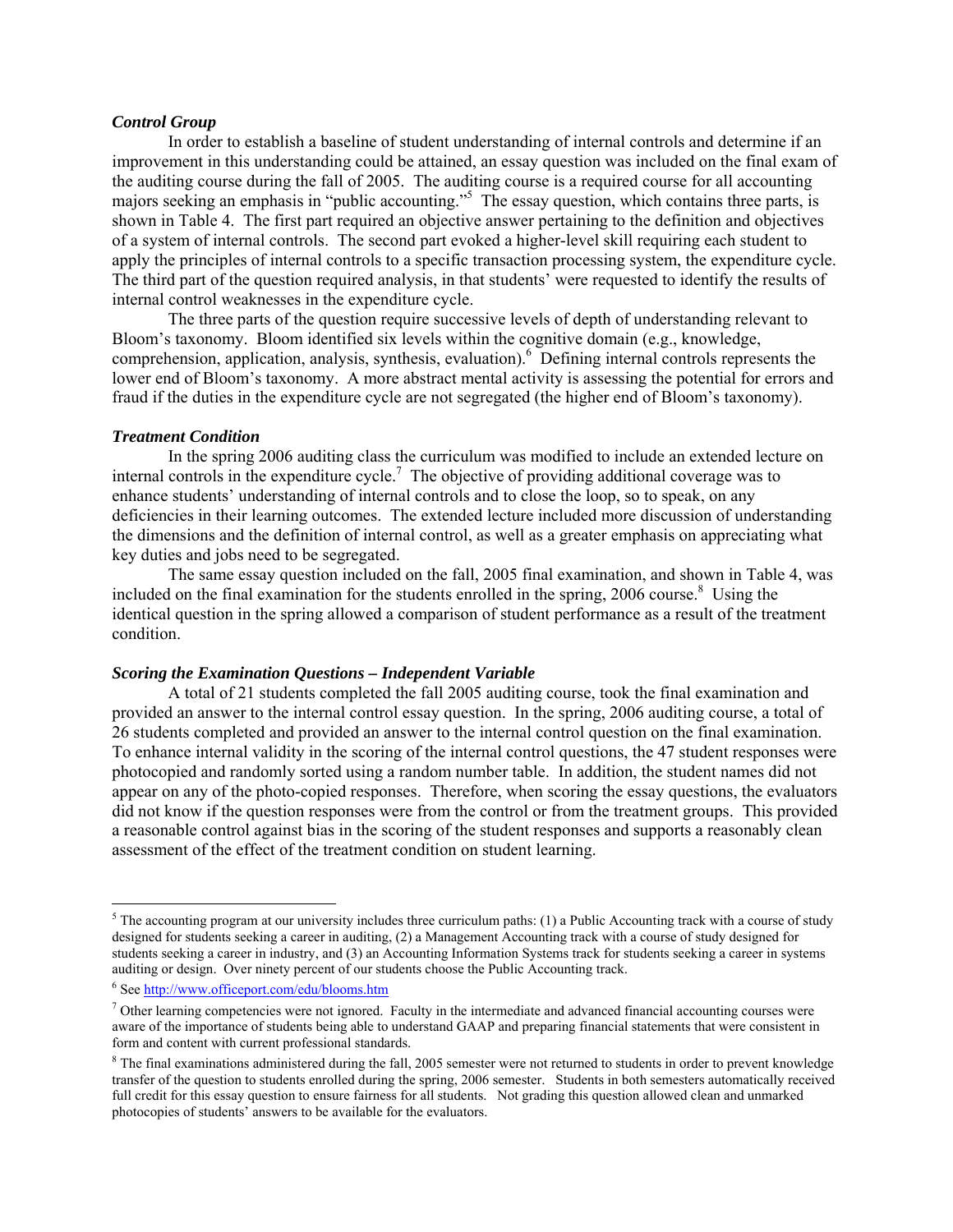Each part of the three-part essay question was subsequently evaluated independently by two accounting educators using the rubric as described in Table 5. Using agreed-upon rubrics is recognized by the AACSB as an effective approach to evaluate learning competencies for assessment purposes (Martell & Calderon 2005). Evaluator #1 was an accounting educator who did not teach the auditing course, but nevertheless had an in-depth understanding of internal controls. Evaluator #2 was the instructor of the auditing course.

|                                                                                                                                            | <b>Below</b><br><b>Expectations</b>                                                               | <b>Meets</b><br><b>Expectations</b><br>2                               | <b>Exceeds</b><br><b>Expectations</b><br>3                                                                                                                                                      |  |
|--------------------------------------------------------------------------------------------------------------------------------------------|---------------------------------------------------------------------------------------------------|------------------------------------------------------------------------|-------------------------------------------------------------------------------------------------------------------------------------------------------------------------------------------------|--|
| Define internal control<br>and the objectives of a<br>system of internal<br>controls                                                       | <b>Identifies fraud</b><br>prevention as a<br>goal and lists no<br>objective or one<br>objective. | <b>Identifies</b><br>management's<br>role and lists two<br>objectives. | <b>Identifies internal</b><br>control as a set of<br>policies and<br>procedures to<br>ensure the<br>safeguarding of<br>an entity assets<br>and the reliability<br>of its accounting<br>records. |  |
|                                                                                                                                            |                                                                                                   |                                                                        |                                                                                                                                                                                                 |  |
| List the key segregation<br>of duties in the<br>expenditures cycle - the<br>request, ordering, and<br>payment for merchandise<br>inventory | Identifies the<br>segregation of no<br>or one pair of<br>functional areas.                        | Identifies the<br>segregation of<br>two pairs of<br>functional areas.  | Identifies the<br>segregation of<br>more than two<br>pairs of functional<br>areas.                                                                                                              |  |
|                                                                                                                                            |                                                                                                   |                                                                        |                                                                                                                                                                                                 |  |
| What errors or fraud can<br>occur if the duties in the<br>expenditure cycle are not<br>segregated                                          | Identifies no or<br>one error or<br>fraud.                                                        | Identifies two<br>errors or fraud.                                     | Identifies more<br>than two errors or<br>fraud and links<br>the errors or<br>fraud to the<br>functional pair<br>that should be<br>segregated.                                                   |  |

#### **Table 5: Assessment Rubic**

Each evaluator assigned a score on a three part scale. A score of "1" was assigned if the student did not "meet expectations" of that expected of someone with an understanding of internal controls (i.e., the student did not answer the question correctly as specified by the criteria in the rubric). A score of "2" was assigned if the student "met expectations" of someone with an understanding of internal controls (i.e., the student answered the question mostly correctly as specified by the criteria in the rubric). A score of "3" was assigned if the student "exceeded expectations" of someone with an understanding of internal controls (i.e., the student provided an excellent answer – completely correct).

After independently scoring the 47 student responses, the two evaluators convened to discuss any differences in the resulting scores. Where differences occurred between the evaluators, the individual student's response was examined and rescored so that a consensus score was applied to the response. The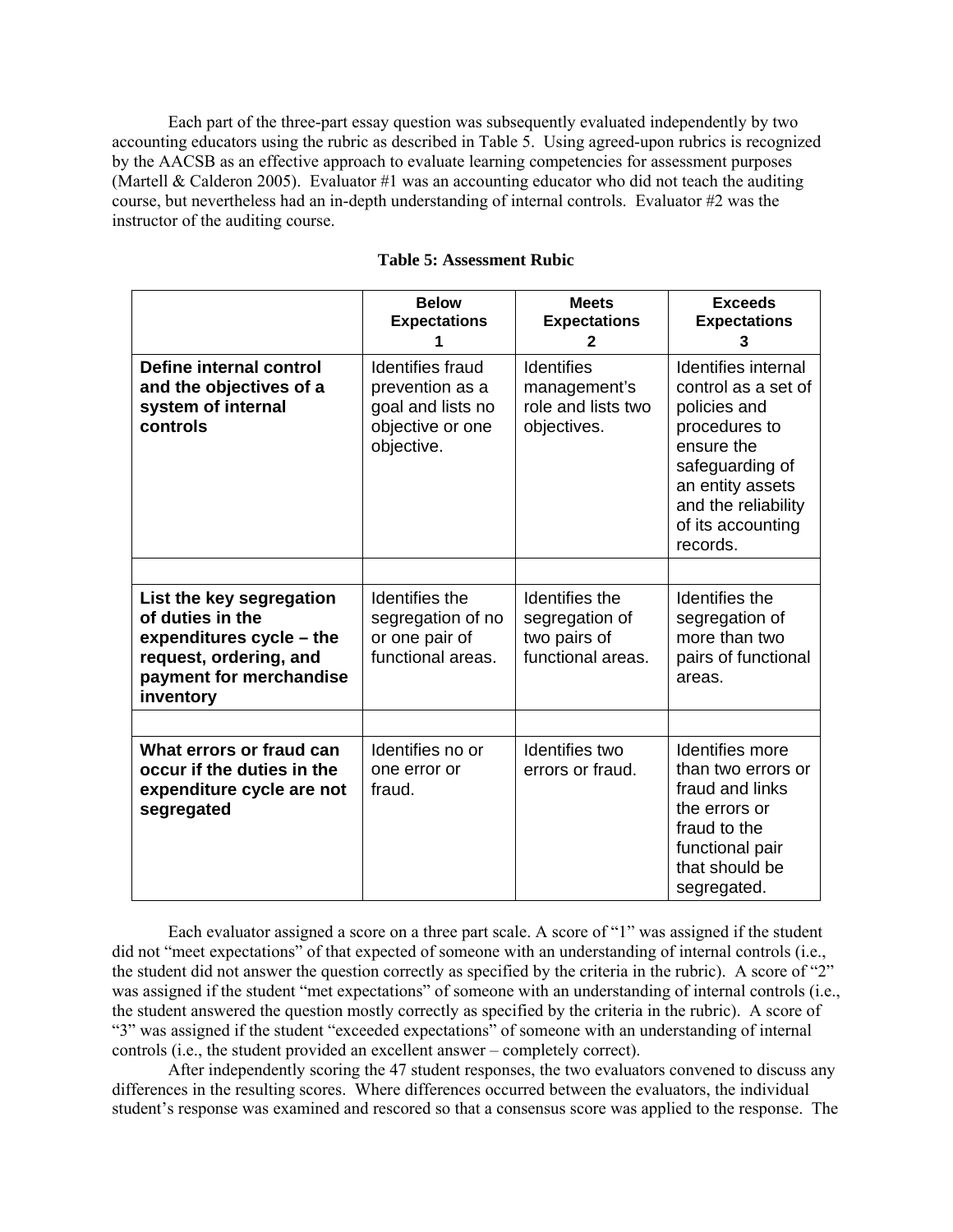frequencies of agreement between the two evaluators were 77%, 59%, and 66% for parts (1), (2), and (3), respectively. More importantly, the statistical analysis performed on the data set generated from each evaluator was consistent with the consensus results as reported in Table 6. Interestingly, it appears that the instructor of the auditing course tended to evaluate students higher.

## **3. Results**

Table 6 displays the results of student performance on the internal control question across both semesters; fall semester (control group) and spring semester (treatment group). The data displays the number and corresponding percentage of students who scored at each of the three performance levels (below expectations, meets expectations, and exceeds expectations) on each of the three parts of the essay question.

|                                                                                                                                                                                                                                                       | <b>Question Part</b> |          |          |  |  |  |  |
|-------------------------------------------------------------------------------------------------------------------------------------------------------------------------------------------------------------------------------------------------------|----------------------|----------|----------|--|--|--|--|
| Fall Semester – Control ( $n = 21$ )                                                                                                                                                                                                                  | Part 1               | Part 2   | Part 3   |  |  |  |  |
|                                                                                                                                                                                                                                                       |                      |          |          |  |  |  |  |
| <b>Below Expectations</b>                                                                                                                                                                                                                             | 15 (71%)             | 5(24%)   | 6(28%)   |  |  |  |  |
| <b>Meets Expectations</b>                                                                                                                                                                                                                             | 6(29%)               | 14 (67%) | 14 (67%) |  |  |  |  |
| <b>Exceeds Expectations</b>                                                                                                                                                                                                                           | $0(0\%)$             | 2(9%)    | 1(5%)    |  |  |  |  |
| Spring Semester – Treatment (n = 26)                                                                                                                                                                                                                  |                      |          |          |  |  |  |  |
| <b>Below Expectations</b>                                                                                                                                                                                                                             | $1(4\%)$             | 5(19%)   | 6(23%)   |  |  |  |  |
| <b>Meets Expectations</b>                                                                                                                                                                                                                             | 9(35%)               | 11 (42%) | 18 (69%) |  |  |  |  |
| <b>Exceeds Expectations</b>                                                                                                                                                                                                                           | 16 (61%)             | 10 (39%) | 2(8%)    |  |  |  |  |
| Key:<br>1 - Did not meet expectations, i.e., did not answer the question(s) correctly<br>2 - Met expectations, i.e., pretty much answered the question(s) correctly<br>3 - Exceeded expectations, i.e., gave an excellent answer – completely correct |                      |          |          |  |  |  |  |

#### **Table 6: Results of Assessment Evaluations – Number (%) of Students Scored at Each Performance Level**

When viewing the data in the top part of Table 6 we found the results of the fall semester (control group) somewhat discouraging. Only 29% of the students met expectations on the first part of the essay question and no students exceeded expectations.<sup>9</sup>

 $\overline{a}$ 

<sup>&</sup>lt;sup>9</sup> A question often asked by educators is what percentage of students must meet, or exceed, expectations in order to be satisfied that standards are being met. The Association to Advance Collegiate Schools of Business (AACSB) provides this guideline: "One emphasis in the Assurance of Learning Standards is to gather data on student learning to be used for the purposes of improving business curricula. For each learning goal, the school's faculty will determine its minimum expectation or standard. There is no prescribed percentage of students that must meet the standards articulated by the faculty. What the review team will be looking for, instead, is how these data are used. Thus, a poor showing on student mastery of a learning goal (e.g., analytical reasoning) would only be a concern if the curriculum was not subsequently modified to improve student skills in this area. A second purpose for the learning goals is to communicate the competencies of graduates to students and employers. Thus, the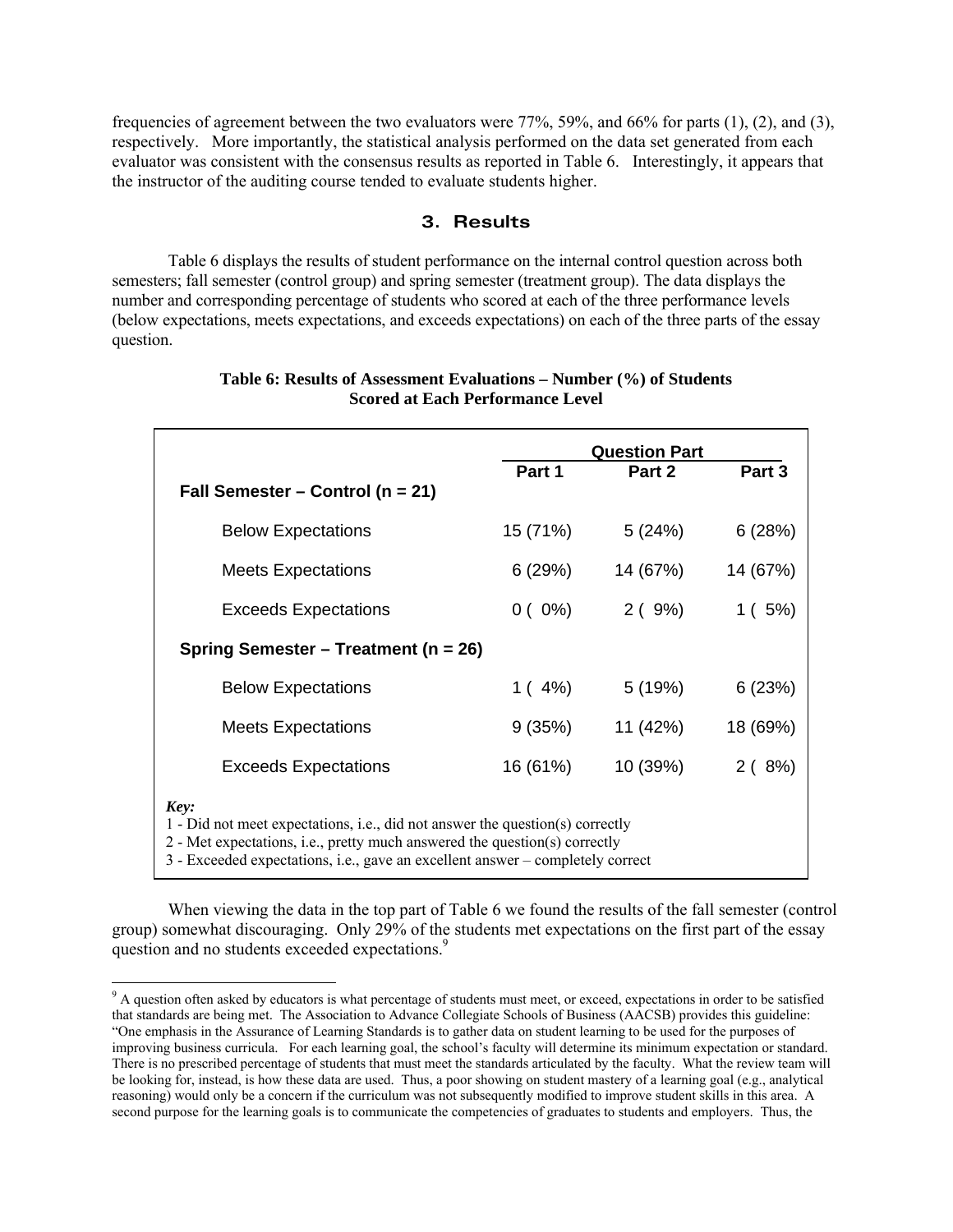Performances on the other two parts of the question were better, in that about 75% of the students met or exceeded expectations. This divergence of results is interesting in that most students could not well articulate the definition or objectives of a system of internal controls (the answer required for part (1) of the essay question), but they could describe what controls should be in place within the expenditure cycle.<sup>10</sup>

Comparing the percentages between the fall semester students (control group) and the spring semester students (treatment group) indicates a performance improvement, at least on the first two parts of the essay question. For part (1), performance increases such that 96% of the students met or exceed expectations. For part (2), performance increases such that 81% of the students met or exceed expectations. Most of the increase in performance for part (2) resulted from a higher proportion of students who exceeded expectations (from 9% to 39%). The data in Table 6 indicates little difference in performance across groups for part (3) of the essay question.

A binomial z-test was carried out on the data and revealed statistically significant performance changes ( $p < .05$ ) across groups for the student responses to part (1) and part (2) of the essay question.<sup>11</sup> Specifically, the percentage of students who scored below expectations for part (1) declined from 71% to 4%, while the percentage of students who exceeded expectations on part (1) increased from 0% to 61%. For part (2) of the essay question the percentage of students who exceeded expectations increased from 9% to 39%. No statistical difference was discovered for student performance on part (3) of the essay question.

#### **4. Conclusions**

 The primary contribution of this study is that it illustrates a description of an assessment process. This study makes an interesting contribution on a very topical area of concern to accounting education. How do we actively involve the professional community in the assessment process? How do we rank learning competencies? How do we measure the assessment process? All accounting departments are challenged with these questions. The method described in this paper provides an effective framework for addressing these issues.

Internal controls were selected by a group of practitioners and faculty as a top area of concern for accounting students. Certainly, we would expect to find that students performed better as a result of including additional lecture material. However, it is the soliciting information from outside advisory councils, implementing changes, and assessing those changes which are foundational building blocks of good assessment practices. Assessment is an essential tool for evaluating the effectiveness of changes made in the teaching-learning process.12 Assessment is incomplete without "closing the loop." Educators must not stop after identifying learning competencies. Closing the loop must be a comprehensive process to include a continuous progression of evaluations, curriculum modifications, and re-evaluations of students' understanding of learning competencies.<sup>13</sup>

goals should represent learning goals achieved by nearly all graduates, not just a portion. The review team will also examine whether the school's performance standards are appropriate given the student body demographics and the school's mission."<br>(see: www.aacsb.edu/resource\_centers/assessment/frequently-asked.asp).

This finding is somewhat counterintuitive given our discussion earlier about Bloom's taxonomy regarding successive levels of depth of understanding. The assessment process highlighted a weakness; that being students' ability to articulate the definition and objectives of a system of internal controls and explain the segregation of duties in the expenditure cycle. We speculate that the instructor/course was already doing a satisfactory job in explaining what could happen if internal controls are deficient.

 $<sup>11</sup>$  Could the results be driven by the possibility that students in the spring course were better students then those enrolled in the</sup> previous fall semester course? To eliminate this alternative explanation, we examined final exam scores without the essay question. Final exams were not distributed back to students and the same exam was used in both the fall (control) and spring (treatment) semester. The mean, variance, and median for the control versus treatment groups were 66.2, 148.0, 70, and 63.0, 123.6, 65, respectively. Results from a t-test on the final exam scores indicated that there was no significant difference between the two classes ( $p = .38$ ).

<sup>12</sup> *Source*: New Horizons for Learning (*http://www.newhorizons.org/strategies/assess/terminology.htm* )

<sup>&</sup>lt;sup>13</sup> Arens and Elder (2006) argue that changes in the accounting profession have had a significant effect on the knowledge and skills students need in the profession. Consistent with the authors' recommendations, our faculty approved a new senior-level internal auditing & controls course which will be introduced into the curriculum in the spring of 2008.